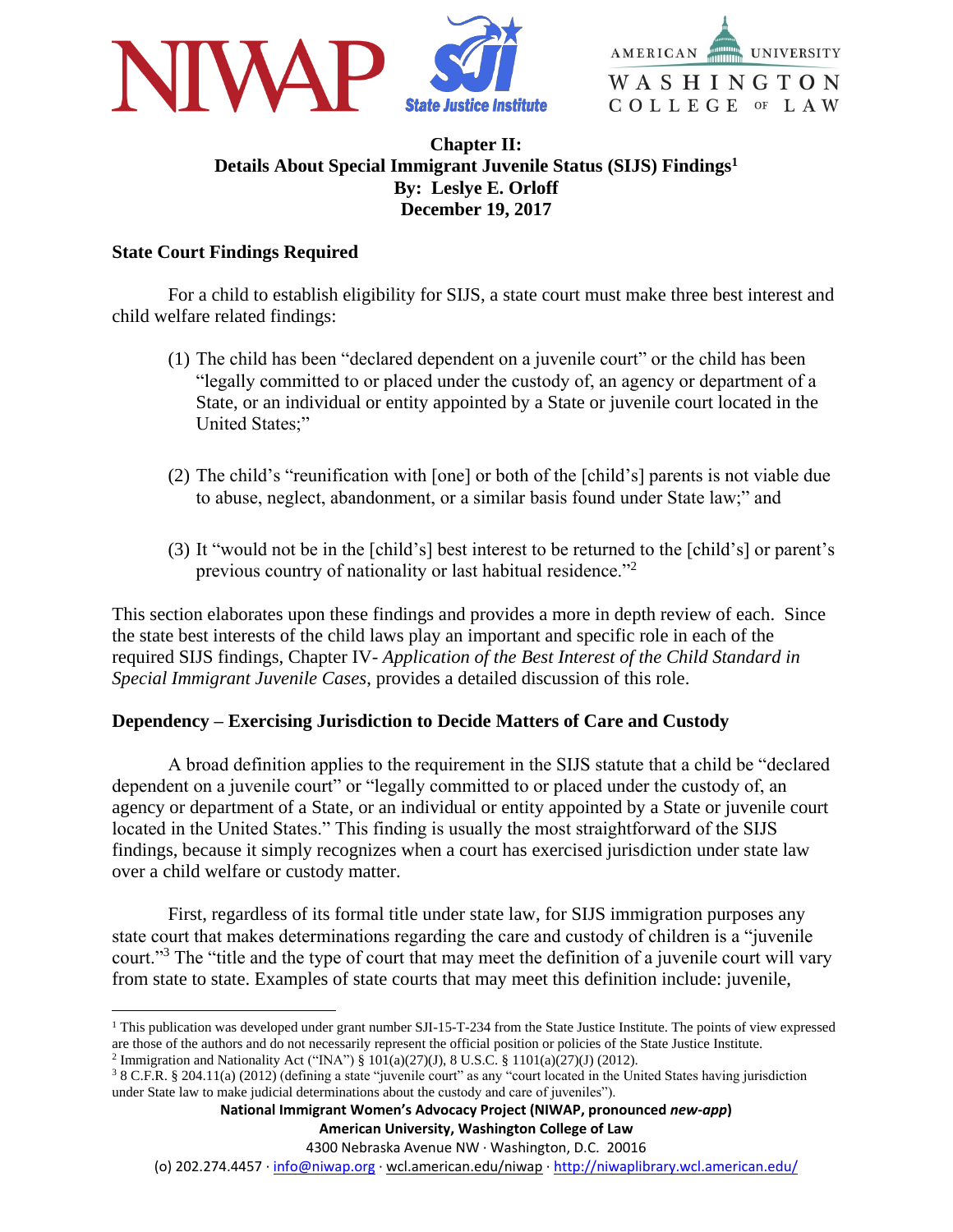family, dependency, orphans, guardianship, probate, and delinquency courts."<sup>4</sup> Stated differently, it is the function of the court to make decisions regarding children and not the court's title that governs whether a court is a juvenile court.

Second, a child is "dependent on a juvenile court" whenever that court exercises its jurisdiction to make a decision about the care and custody of a child, regardless of the outcome of the proceeding. Simply exercising jurisdiction, i.e. any time a child is "the subject of judicial proceedings or administrative proceedings authorized or recognized by the juvenile court,"<sup>5</sup> is sufficient to satisfy this requirement of the SIJS statute. This means that to establish "dependency," state court proceedings require neither official state intervention, as in child welfare or child protection proceedings, nor a decision to place the child in any particular form of care. The mere "acceptance of jurisdiction over the custody of a child by a juvenile court . . . makes the child dependent upon the juvenile court, whether the child is placed by the court in foster care or, as here, in a guardianship situation."<sup>6</sup>

Decisions about the care and custody of children can arise in a variety of proceedings, including but not limited to matters involving custody determination or modification, guardianship, adoption, dependency, delinquency, child support, divorce, legal separation, parenting plan modification, civil and criminal protection orders, paternity, termination of parental rights, or declaratory judgments. Just as the name of the court does not matter, the type of proceeding that leads a state court to make decisions about the care and custody does not matter for SIJS eligibility. For example, a decision adjudicating a child delinquent and making determinations about his custody can serve to establish the requisite dependency on the juvenile court.<sup>7</sup> A chart below provides further detail regarding jurisdiction in a variety of settings, and Quick Reference Guides for courts presiding over several of the common types of state court proceedings in which SIJS orders are issued will be found in Chapter V – *Quick Reference Guides by Type of State Court Proceeding*.

<sup>5</sup> *See* 8 C.F.R. § 204.11(c)(6).

 $\overline{a}$ 

<sup>6</sup> *See* Menjivar, 29 Immigr. Rep. B2-37 (1994)[, http://niwaplibrary.wcl.american.edu/pubs/matter-of-menjivar/.](http://niwaplibrary.wcl.american.edu/pubs/matter-of-menjivar/)

<sup>4</sup> U.S. Citizenship & Immigration Servs., *Volume 6: Immigrants, Part J, Special Immigrant Juveniles, in* U.S. CITIZENSHIP & IMMIGR. SERVS. POLICY MANUAL (2017), [https://www.uscis.gov/policymanual/Print/PolicyManual-Volume6-PartJ.html;](https://www.uscis.gov/policymanual/Print/PolicyManual-Volume6-PartJ.html) *Appendix D1: USCIS SIJS Policy Manual Volume 6 – Immigrants Part J – Special Immigrant Juveniles, in* NAT'L IMMIGRANT WOMEN'S ADVOCACY PROJECT, SPECIAL IMMIGRANT JUVENILE STATUS BENCH BOOK: A NATIONAL GUIDE TO BEST PRACTICES FOR JUDGES AND COURTS (2017) [hereinafter SIJS BENCH BOOK][, http://niwaplibrary.wcl.american.edu/pubs/appendix-d1-uscis-sijs](http://niwaplibrary.wcl.american.edu/pubs/appendix-d1-uscis-sijs-policy-manual-full-vol-6/)[policy-manual-full-vol-6/.](http://niwaplibrary.wcl.american.edu/pubs/appendix-d1-uscis-sijs-policy-manual-full-vol-6/) *See also* Rachel G. Settlage, Elizabeth A. Campbell & Veronica T. Thronson, *Special Immigrant Juvenile Status*, *in* IMMIGRATION RELIEF: LEGAL ASSISTANCE FOR NONCITIZEN CRIME VICTIMS 69 (ABA 2014) (noting that Special Immigrant Juvenile finding are made routinely for "undocumented children in variety of settings in which state courts are involved in making determination of custody, such as juvenile delinquency proceedings and the placement of unaccompanied minors"); Angie Junck, *Special Immigrant Juvenile Status: Relief for Neglected, Abused, and Abandoned Undocumented Children*, 63 JUV. & FAM. CT. 48, 54 (2012) ("Whether a court is a 'juvenile court' under the federal definition is not determined by the label that the state gives to the court, but rather by the court's function."). For a list of the types of case proceedings in which SIJS findings can be issued see *Appendix J: Types of Proceedings in Which State Courts Can Make Special Immigrant Juvenile Status Findings in* NAT'L IMMIGRANT WOMEN'S ADVOCACY PROJECT, SIJS BENCH BOOK, [http://niwaplibrary.wcl.american.edu/pubs/appendix-d1-uscis-sijs-policy-manual-full-vol-6/.](http://niwaplibrary.wcl.american.edu/pubs/appendix-d1-uscis-sijs-policy-manual-full-vol-6/)

<sup>7</sup> Leslie H. v. Superior Court, 168 Cal. Rptr. 3d 729, 738 (Cal. Ct. App. 2012) (holding that a youth "adjudicated a delinquent, placed in juvenile hall, and committed upon release to ongoing child welfare agency supervision qualified under section 1101(a)(27)(J)(i) as a child in dependent, committed, or custodial care"). *See also In re* Mario S., 954 N.Y.S.2d 843, 851 (N.Y. Fam. Ct., Queens Cty. 2012) (noting that "at the time the [SIJ] motion was filed and granted, the juvenile was a dependent child under New York law as he was a juvenile delinquent placed in the legal custody of a state agency and was under the continuing jurisdiction of the Family Court"); *In re* D.A.M., No. A12-0427, 2012 WL 6097225, at \*7 (Minn.Ct. App. Dec. 10, 2012) (finding juvenile court dependency in delinquency proceeding).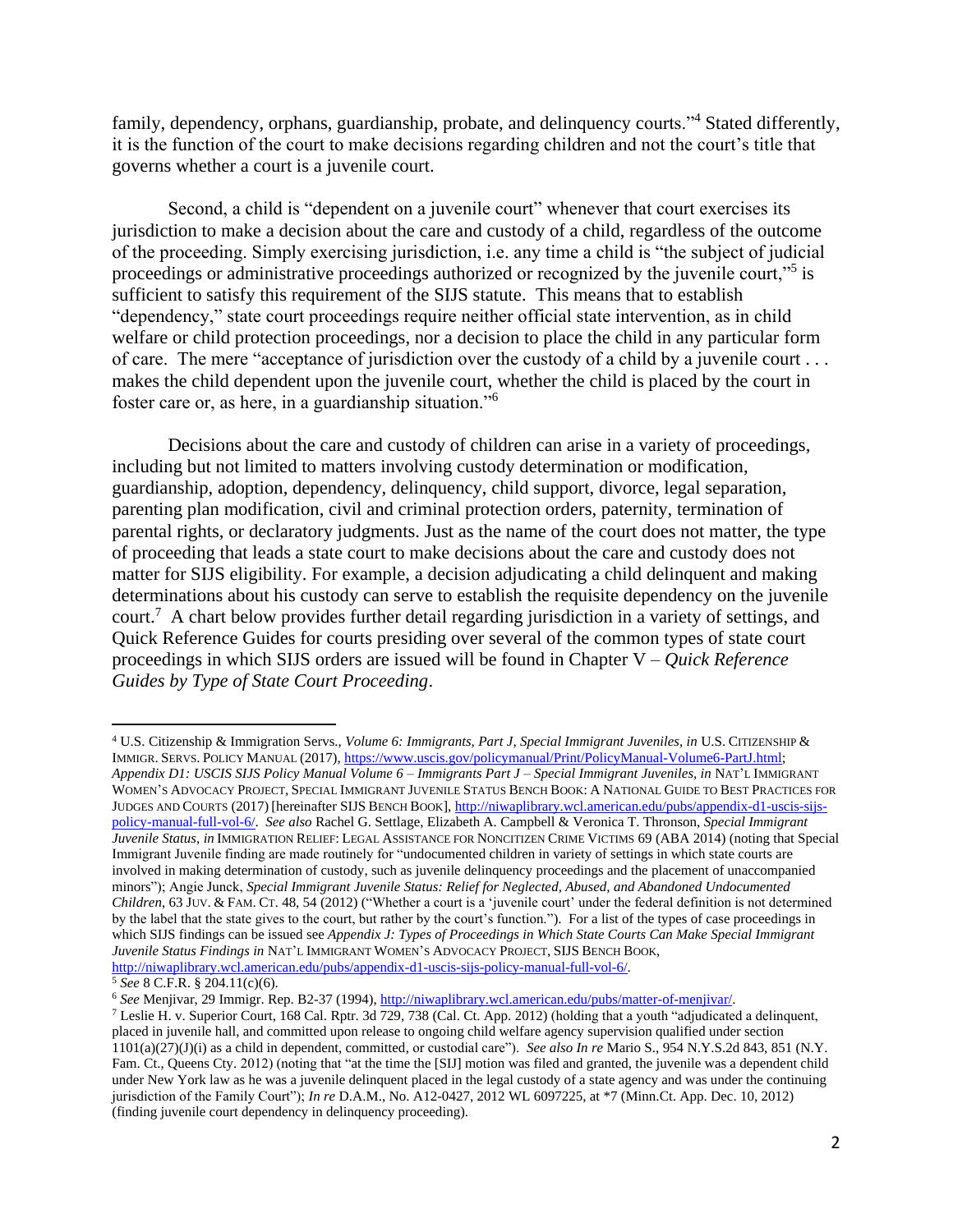Critically, state courts making SIJS findings must exercise jurisdiction under state law. Most states have no provision for special proceedings to adjudicate requests for SIJS findings. Rather, the findings are made as part of the orders the court issues in underlying matters in which the court is exercising jurisdiction over children pursuant to state law. The "juvenile court order must have been properly issued under state law to be valid for the purposes of establishing eligibility for SIJ classification. This includes the need for the juvenile court to follow their state laws on jurisdiction."<sup>8</sup>

Further, the order should expressly state and explain the state law provisions under which the court is acting. USCIS notes that the "order (or orders) should use language establishing that the specific findings (conclusions of law) were made under state law."<sup>9</sup> Best practices are to include in the state court order a statement of the court's jurisdiction citing the state statute, court rule, or other authority under which it is exercising jurisdiction. Similarly, courts should include in the court order state law citations to state statutes defining children's best interests and to state law definitions of abuse, abandonment, neglect, and any other state statutes the court relies upon in issuing its orders regarding custody, care and/or placement determination. Including citations to state law is very helpful to USCIS adjudicators of SIJS cases who are responsible for adjudicating SIJS applications that include state court orders issued applying the 52 different state family laws from states and jurisdictions across the country.

### **Reunification – Exercising Jurisdiction to Decide Matters of Care and Custody**

To qualify for SIJS, the state court must determine that "reunification with [one] or both of the [child's] parents is not viable due to abuse, neglect, abandonment, or a similar basis found under State law."<sup>10</sup> This finding involves a number of issues that are discussed below.

### *Viability of Reunification – Timing*

A finding for SIJS purposes that reunification is not viable does not require formal termination of parental rights or a determination that reunification will never be possible.<sup>11</sup> Still, "[l]ack of viable reunification generally means that the court intends its finding that the child cannot reunify with his or her parent (or parents) remains in effect until the child ages out of the

 $10$  INA §  $101(a)(27)(J)$ , 8 U.S.C. §  $1101(a)(27)(J)$ .

 $\overline{a}$ 

<sup>8</sup> U.S. Citizenship & Immigration Servs. *Volume 6: Immigrants, Part J, Special Immigrant Juveniles, Chapter 2(D)(4): Validity of Order* (*Issued under State Law*), *in* U.S. CITIZENSHIP & IMMIGR. SERVS. POLICY MANUAL (2017),

[https://www.uscis.gov/policymanual/Print/PolicyManual-Volume6-PartJ.html;](https://www.uscis.gov/policymanual/Print/PolicyManual-Volume6-PartJ.html) *Appendix D1: USCIS SIJS Policy Manual Volume 6 – Immigrants Part J – Special Immigrant Juveniles, in* NAT'L IMMIGRANT WOMEN'S ADVOCACY PROJECT, SIJS BENCH BOOK, [http://niwaplibrary.wcl.american.edu/pubs/appendix-d1-uscis-sijs-policy-manual-full-vol-6/.](http://niwaplibrary.wcl.american.edu/pubs/appendix-d1-uscis-sijs-policy-manual-full-vol-6/)

<sup>9</sup> U.S. Citizenship & Immigration Servs. *Volume 6: Immigrants, Part J, Special Immigrant Juveniles, Chapter 3(A)(2): Juvenile Court Orders and Administrative Documents, Findings*, *in* U.S. CITIZENSHIP & IMMIGR. SERVS. POLICY MANUAL 12 (2017), [https://www.uscis.gov/policymanual/Print/PolicyManual-Volume6-PartJ.html;](https://www.uscis.gov/policymanual/Print/PolicyManual-Volume6-PartJ.html) *Appendix D1: USCIS SIJS Policy Manual Volume 6 – Immigrants Part J – Special Immigrant Juveniles, in* NAT'L IMMIGRANT WOMEN'S ADVOCACY PROJECT, SIJS BENCH BOOK, [http://niwaplibrary.wcl.american.edu/pubs/appendix-d1-uscis-sijs-policy-manual-full-vol-6/.](http://niwaplibrary.wcl.american.edu/pubs/appendix-d1-uscis-sijs-policy-manual-full-vol-6/)

<sup>11</sup> U.S. Citizenship & Immigration Servs. *Volume 6: Immigrants, Part J, Special Immigrant Juveniles, Chapter 2(D)(2): Parental Reunification* (August 23, 2017), *in* U.S. CITIZENSHIP & IMMIGR. SERVS. POLICY MANUAL (2017),

[https://www.uscis.gov/policymanual/Print/PolicyManual-Volume6-PartJ.html;](https://www.uscis.gov/policymanual/Print/PolicyManual-Volume6-PartJ.html) *Appendix D1: USCIS SIJS Policy Manual Volume 6 – Immigrants Part J – Special Immigrant Juveniles, in* NAT'L IMMIGRANT WOMEN'S ADVOCACY PROJECT, SIJS BENCH BOOK 6, <http://niwaplibrary.wcl.american.edu/pubs/appendix-d1-uscis-sijs-policy-manual-full-vol-6/> (specifying that "actual termination of parental rights is not required").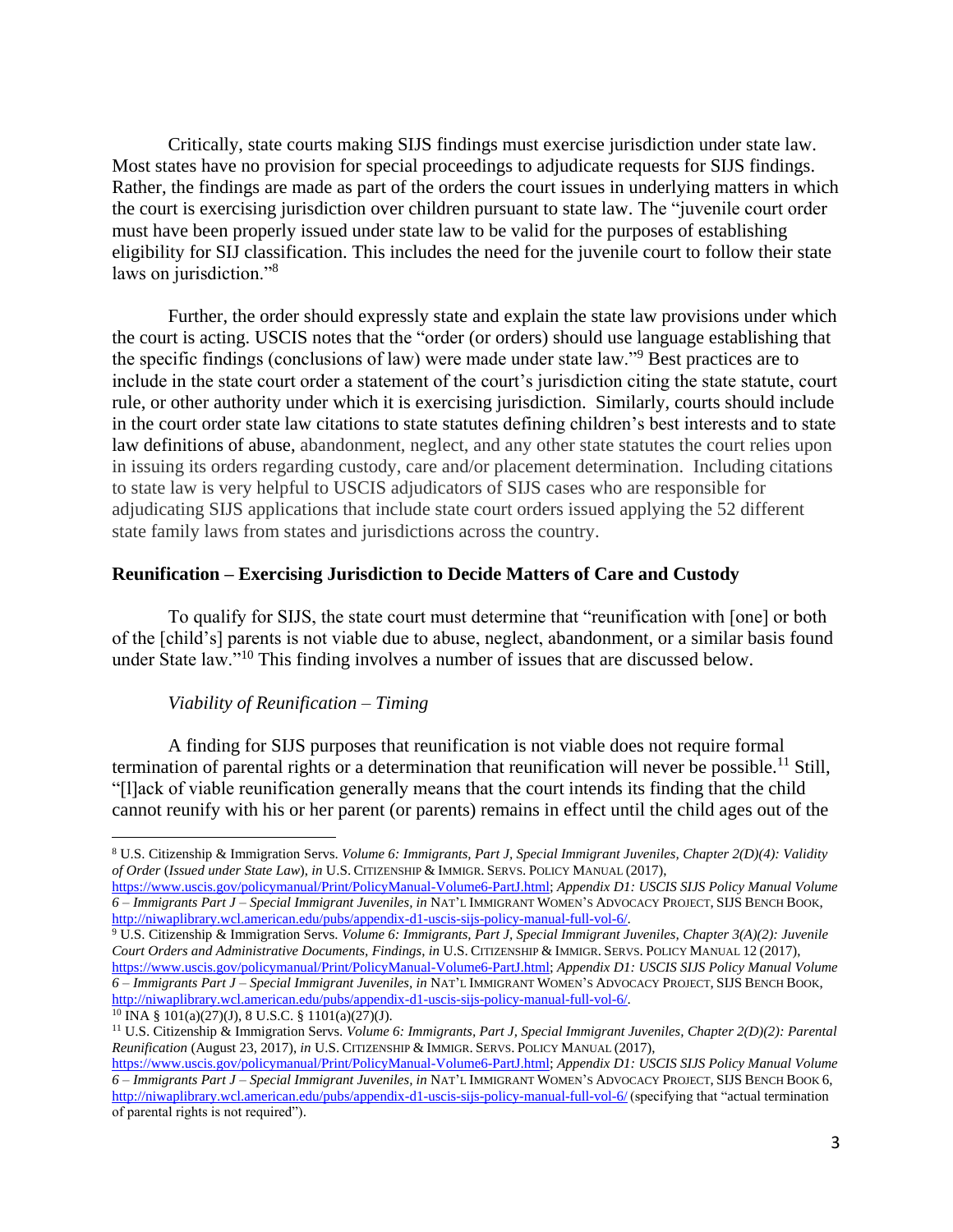juvenile court's jurisdiction."<sup>12</sup> State court orders, however, often do not expressly state the duration of the order and this is an area where federal adjudicatory inexperience with family law can create confusion during the federal adjudication process. A well-crafted state court order can ameliorate this.

Most state jurisdictions do not specifically label decisions short of termination of parental rights as "permanent" or "in effect until child reaches the age of majority." Although some jurisdictions specifically label all decisions short of termination as "temporary" the expectation is that the decision will remain in effect indefinitely and, absent changed circumstances, until the child reaches adulthood. State court orders are final and appealable once the court completes the adjudication of the original case. When a state court issues a final order regarding the custody or placement of a child, whether the order is issued after a contested hearing or in settlement of a court action, this is a final order and not temporary.

State laws consider family court orders final in custody and protection order cases and courts can make non-viability findings in cases where the order includes supervised or unsupervised visitation between the child and his abusive parent. This is because custody and visitation serve different purposes. In family violence and child abuse cases state laws designed to ensure that custody is awarded to the non-abusive parent, do not preclude visitation with the abusive parent. The fact of visitation in these and most other family court cases involving child abuse, neglect or abandonment is not inconsistent with a court ruling that reunification, which essentially means returning the child to live with the abusive parent, is not viable.

Similarly, the fact that a court allows ongoing contact through visitation does not mean that reunification is viable. This is true even where the court plans to continue to monitor the case through status hearings in domestic violence related custody cases or periodic review hearings for children in delinquency, dependency and guardianship cases. These status hearings purpose is to maintain court involvement in monitoring children and to continue issuing orders that adapt to children's needs and best interests. To change the custody or placement of a child under state laws would require notice, motion, a substantial change in circumstances and a new potentially contested adjudication.

Further, the court can find that reunification is not viable even if there are ongoing, perhaps mandated, efforts to reunify the child with a parent. For example, just because "the [government] intends to return [a child] to the custody of his mother at the end of his current placement does not, standing alone, establish that reunification with the mother is viable. Planning for the return of appellant to his mother after his placement does not answer the question of whether appellant will be able to successfully live in her care."<sup>13</sup> Just because the state goal is parental reunification, this does not mean that such reunification will take place unless a number of milestones and criteria are satisfied. If the status quo of non-reunification will

 $\overline{a}$ 

<sup>12</sup> U.S. Citizenship & Immigration Servs. *Volume 6: Immigrants, Part J, Special Immigrant Juveniles, Chapter 2(D)(2): Parental Reunification* (August 23, 2017), *in* U.S. CITIZENSHIP & IMMIGR. SERVS. POLICY MANUAL (2017),

[https://www.uscis.gov/policymanual/Print/PolicyManual-Volume6-PartJ.html;](https://www.uscis.gov/policymanual/Print/PolicyManual-Volume6-PartJ.html) *Appendix D1: USCIS SIJS Policy Manual Volume 6 – Immigrants Part J – Special Immigrant Juveniles, in* NAT'L IMMIGRANT WOMEN'S ADVOCACY PROJECT, SIJS BENCH BOOK, 6 (2017)[, http://niwaplibrary.wcl.american.edu/pubs/appendix-d1-uscis-sijs-policy-manual-full-vol-6/](http://niwaplibrary.wcl.american.edu/pubs/appendix-d1-uscis-sijs-policy-manual-full-vol-6/) (last visited Mar. 26, 2018). <sup>13</sup> *In re* D.A.M., No. A12-0427, 2012 WL 6097225, at \*7 (Minn.Ct. App. Dec. 10, 2012).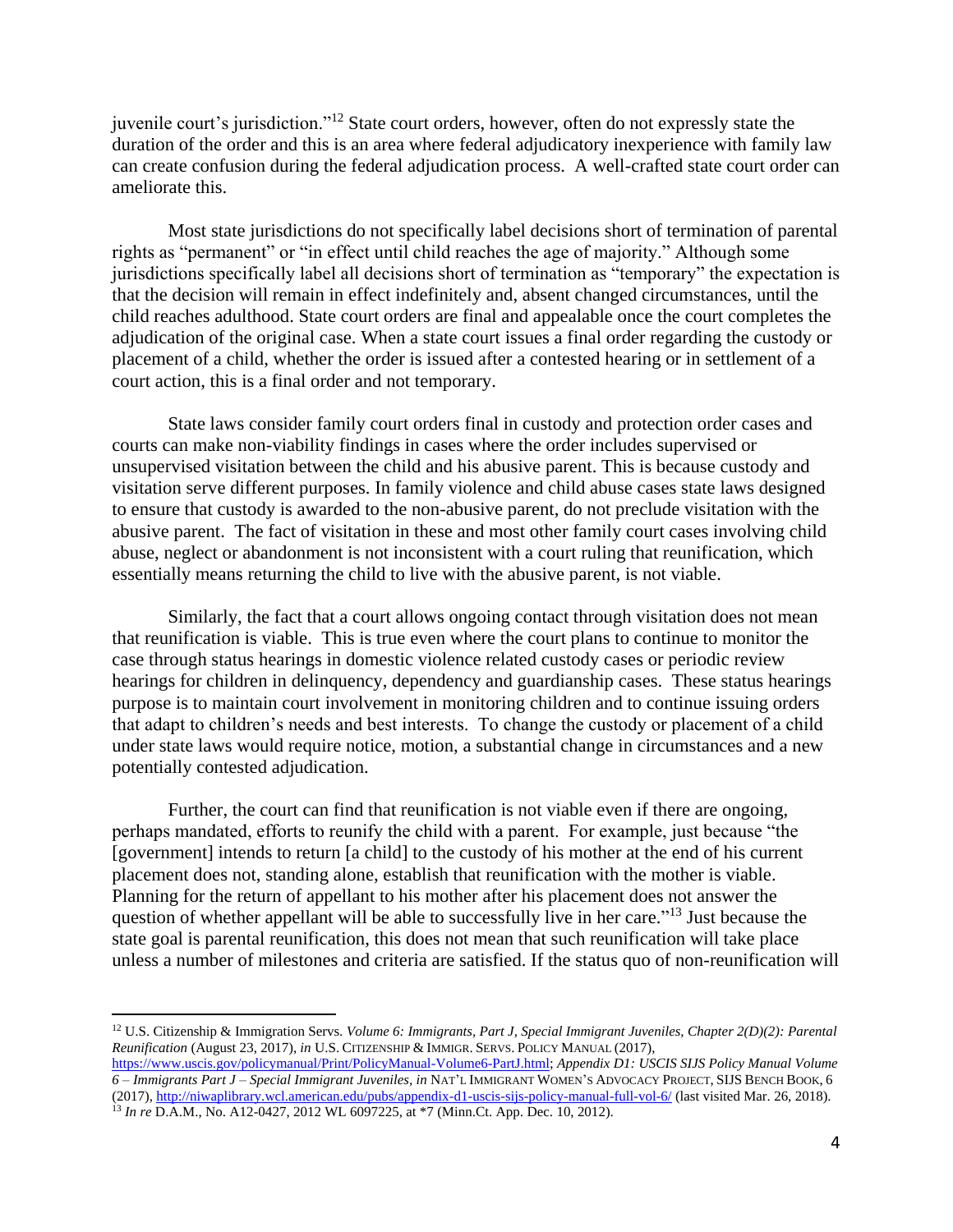remain in place absent further and different decisions by the court, the court can issue orders stating that reunification is not viable.

As with all other findings, this aspect of the "order (or orders) should use language establishing that the specific findings (conclusions of law) were made under state law."<sup>14</sup> An order expressly noting its finality would certainly be most clear for federal adjudicators who are unfamiliar with the variations of state family law. If that is not possible, some reference to the expectation that the court anticipates its decision will remain in effect, perhaps with identification of changes that could prompt reconsideration, will help the federal adjudicator understand the scope, appealability, and expectations about the permanence of the order. More explicit state court orders may help reduce the need for federal litigation of SIJS cases or may provide a mutually understood grounding for litigation should it become necessary.

#### *Viability of Reunification – One or Both Parents*

 $\overline{a}$ 

Among the changes to the SIJS statute that Congress made in 2008 was to make the reunification language more precise. Old language that the child must be "eligible for long-term foster care" and that "family reunification is no longer a viable option" was discarded in favor of the more precise language to specify viability of reunification with "1 or both parents."<sup>15</sup> USCIS was slow to reveal how it interpreted this change and, prior to the issuance of guidance, some state courts struggled with whether this language was intended to apply when a child could not be reunited with one parent yet continued to live with the other.<sup>16</sup> However, USCIS has now published guidance on this provision and states unequivocally that it accepts the plain language of the statute so that it "interprets the TVPRA changes as a clarification that petitioners … may

<sup>14</sup> U.S. Citizenship & Immigration Servs. *Volume 6: Immigrants, Part J, Special Immigrant Juveniles, Chapter 3(A)(2): Findings* (August 23, 2017), *in* U.S. CITIZENSHIP & IMMIGR. SERVS. POLICY MANUAL (2017),

[https://www.uscis.gov/policymanual/Print/PolicyManual-Volume6-PartJ.html;](https://www.uscis.gov/policymanual/Print/PolicyManual-Volume6-PartJ.html) *Appendix D1: USCIS SIJS Policy Manual Volume 6 – Immigrants Part J – Special Immigrant Juveniles, in* NAT'L IMMIGRANT WOMEN'S ADVOCACY PROJECT, SIJS BENCH BOOK 12, [http://niwaplibrary.wcl.american.edu/pubs/appendix-d1-uscis-sijs-policy-manual-full-vol-6/.](http://niwaplibrary.wcl.american.edu/pubs/appendix-d1-uscis-sijs-policy-manual-full-vol-6/)

<sup>15</sup> *See* William Wilberforce Trafficking Victims Protection Reauthorization Act (TVPRA) of 2008, Pub. L. No. 110-457, 122 Stat. 5044 (2008); INA § 101(a)(27)(J); 8 U.S.C. § 1101 (a)(27)(J). *See also Appendix D1: USCIS SIJS Policy Manual Volume 6 – Immigrants Part J – Special Immigrant Juveniles, Chapter 2(D)(2): Parental Reunification, in* NAT'L IMMIGRANT WOMEN'S ADVOCACY PROJECT, SIJS BENCH BOOK, 9 (2017)[, http://niwaplibrary.wcl.american.edu/pubs/appendix-d1-uscis-sijs-policy](http://niwaplibrary.wcl.american.edu/pubs/appendix-d1-uscis-sijs-policy-manual-full-vol-6/)[manual-full-vol-6/](http://niwaplibrary.wcl.american.edu/pubs/appendix-d1-uscis-sijs-policy-manual-full-vol-6/) ("The TVPRA 2008 replaced the need for a juvenile court to deem a juvenile eligible for long-term foster care with a requirement that the juvenile court find reunification with one or both parents not viable.").

<sup>16</sup> *In re* D.A.M., No. A12-0427, 2012 WL 6097225, at \*7 (Minn.Ct. App. Dec. 10, 2012) ("The federal statute confers SIJS eligibility when reunification with one parent is not viable. A finding of viability of reunification with appellant's mother therefore does not dispense with the need to determine the viability of reunification with appellant's father."). *See also In re* Mario S., 954 N.Y.S.2d at 851 (Although respondent was able to be returned to the custody of his mother upon his discharge from agency custody and the jurisdiction of the Family Court, he was both dependent upon the Family Court and abandoned by his biological father at the time of the motion. The fact that respondent was returned to the care of his mother should not be determinative of his application for SIJ findings.); *In re* Marcelina M.-G v Israel, 973 N.Y.S.2d 714, 722 (N.Y. App. Div. 2014) ("We interpret the '1 or both' language to provide SIJS eligibility where reunification with just one parent is not viable as a result of abuse, neglect, abandonment, or a similar State law basis . . . ."). S*ee In re* Erick M., 820 N.W.2d 639, 648 (Neb. 2012) (rejecting a "literal reading of the statute [that] would seem to permit a state court to ignore whether reunification with an absent parent is feasible"). This Nebraska decision resulted from the court's reliance on a regulation issued prior to the passage of the 2008 amendments that explicitly superseded the regulation. It is important to note that since the Nebraska decision was rendered, the Department of Homeland Security has issued a policy manual on SIJS that implements the TVPRA 2008 amendments and confirm that a child is eligible for SIJS when reunification is not viable with one of the child's parents. *See Appendix D1: USCIS SIJS Policy Manual Volume 6 – Immigrants Part J – Special Immigrant Juveniles, in* NAT'L IMMIGRANT WOMEN'S ADVOCACY PROJECT, SIJS BENCH BOOK 6[, http://niwaplibrary.wcl.american.edu/pubs/appendix-d1-uscis-sijs-policy-manual-full-vol-6/.](http://niwaplibrary.wcl.american.edu/pubs/appendix-d1-uscis-sijs-policy-manual-full-vol-6/)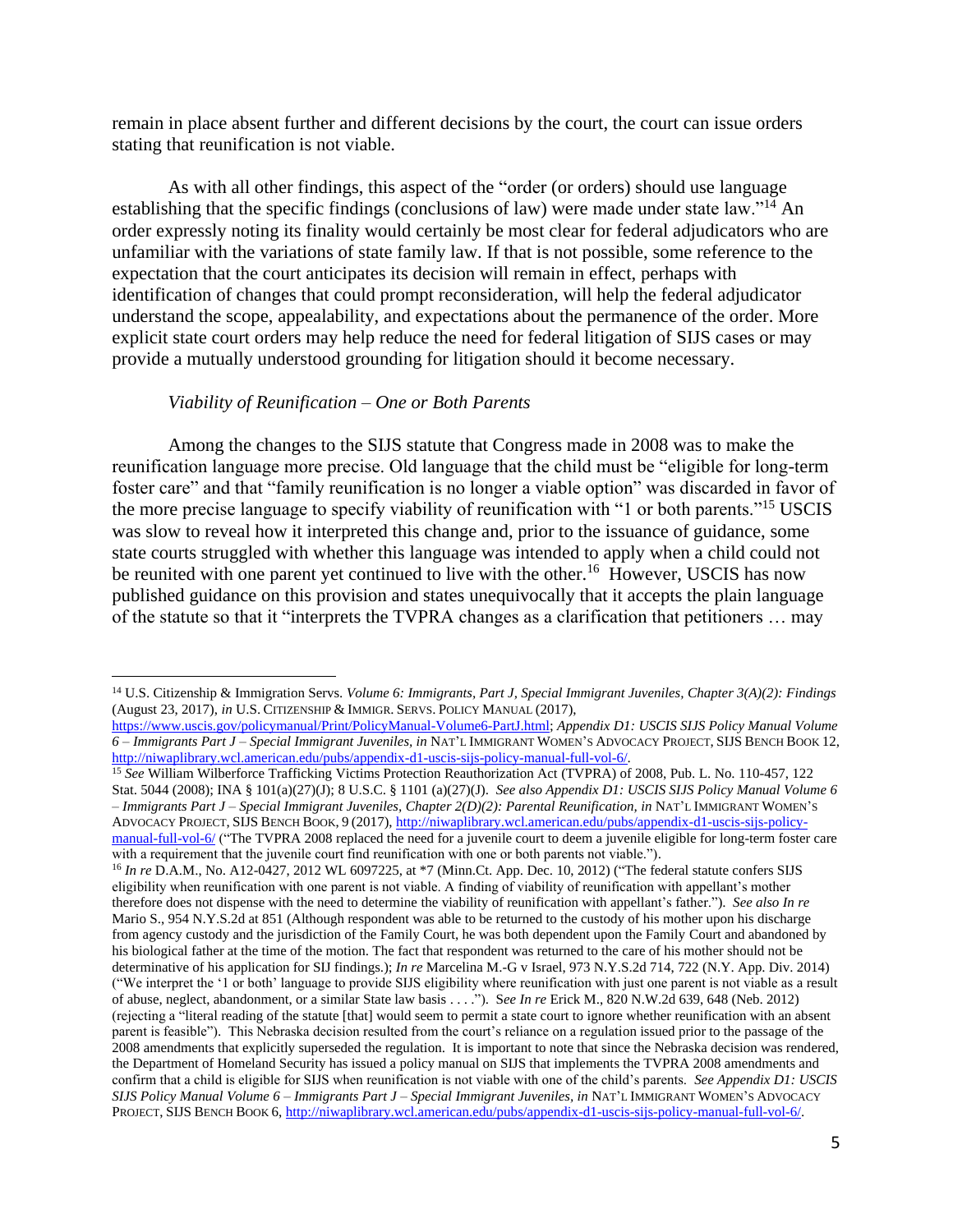be reunified with one parent or other family members."<sup>17</sup> Therefore, a "qualifying courtappointed custodial placement could be with one parent, if reunification with the other parent is found to be not viable due to that parent's abuse, neglect, or abandonment of the petitioner."<sup>18</sup>

As with all other SIJS orders, when children living with one parent ask the juvenile court to take jurisdiction, they will need to establish proper state law authority for the court to act. For example, in jurisdictions where guardianships are not available or commonly used by a parent, to determinations of custody, paternity, or termination of parental rights may provide an appropriate state law vehicle for the court to exercise jurisdiction related to the care and custody of children. Stating the basis of the jurisdiction for the findings under state law helps ensure that federal adjudicators will properly understand the nature of the underlying state proceeding.

It is not unusual that children who have had no or limited contact with a parent lack formal proof of the identity of the missing parent. This is exacerbated where a parent is not listed on the child's birth certificate. Although immigration law has its own statutory definition indicating when a parent-child relationship is recognized for immigration purposes,<sup>19</sup> it generally defers to state law in this context, such that "the findings must be based upon the person who is the petitioner's parent (or parents) under state law."<sup>20</sup> Under this approach, although immigration law generally recognizes step-parents as parents, USCIS asserts that the term parent "does not encompass a step-parent unless the step-parent is recognized as the petitioner's legal parent under state law, such as when a step-parent has adopted the petitioner.<sup>"21</sup> In cases where there is ambiguity regarding the identity of a parent, the state court should set forth the state law and any factual findings that it makes regarding the parent. In such instances, "[i]f the juvenile court order establishes that the person . . . is the petitioner's parent . . . , USCIS generally considers this requirement met."<sup>22</sup>

## *Viability of Reunification – Due to Abuse, Neglect, Abandonment, or Similar Basis*

To qualify for SIJS, the non-viability of reunification with a parent must be "due to abuse, neglect, abandonment, or a similar basis found under State law."<sup>23</sup> There is no governing

[http://niwaplibrary.wcl.american.edu/pubs/appendix-d1-uscis-sijs-policy-manual-full-vol-6/.](http://niwaplibrary.wcl.american.edu/pubs/appendix-d1-uscis-sijs-policy-manual-full-vol-6/) *See also Appendix D1: USCIS SIJS Policy Manual Volume 6 – Immigrants Part J – Special Immigrant Juveniles, Chapter 2(D)(2): Parental Reunification, in* NAT'L IMMIGRANT WOMEN'S ADVOCACY PROJECT, SIJS BENCH BOOK 9 n.6, [http://niwaplibrary.wcl.american.edu/pubs/appendix-d1](http://niwaplibrary.wcl.american.edu/pubs/appendix-d1-uscis-sijs-policy-manual-full-vol-6/) [uscis-sijs-policy-manual-full-vol-6/](http://niwaplibrary.wcl.american.edu/pubs/appendix-d1-uscis-sijs-policy-manual-full-vol-6/) ("USCIS generally requires . . . that the court intends that the child will not reunify with at least one parent until the child reaches the age of majority.").

 $\overline{a}$ <sup>17</sup> *Appendix D1: USCIS SIJS Policy Manual Volume 6 – Immigrants Part J – Special Immigrant Juveniles, Chapter 2(D)(2): Parental Reunification, in* NAT'L IMMIGRANT WOMEN'S ADVOCACY PROJECT, SIJS BENCH BOOK 9 n.9,

<sup>18</sup> *Appendix D1: USCIS SIJS Policy Manual Volume 6 – Immigrants Part J – Special Immigrant Juveniles, in* NAT'L IMMIGRANT WOMEN'S ADVOCACY PROJECT, SIJS BENCH BOOK 6, [http://niwaplibrary.wcl.american.edu/pubs/appendix-d1-uscis-sijs-policy](http://niwaplibrary.wcl.american.edu/pubs/appendix-d1-uscis-sijs-policy-manual-full-vol-6/)[manual-full-vol-6/.](http://niwaplibrary.wcl.american.edu/pubs/appendix-d1-uscis-sijs-policy-manual-full-vol-6/)

 $\frac{19 \text{INA } 8 \cdot 101(b)(1)}{19 \text{ NA } 8 \cdot 101(b)(1)}$ , 8 U.S.C. § 1101(b)(1).

<sup>20</sup> *Appendix D1: USCIS SIJS Policy Manual Volume 6 – Immigrants Part J – Special Immigrant Juveniles, in* NAT'L IMMIGRANT WOMEN'S ADVOCACY PROJECT, SIJS BENCH BOOK 6 [http://niwaplibrary.wcl.american.edu/pubs/appendix-d1-uscis-sijs-policy](http://niwaplibrary.wcl.american.edu/pubs/appendix-d1-uscis-sijs-policy-manual-full-vol-6/)[manual-full-vol-6/.](http://niwaplibrary.wcl.american.edu/pubs/appendix-d1-uscis-sijs-policy-manual-full-vol-6/)

<sup>21</sup> *Appendix D1: USCIS SIJS Policy Manual Volume 6 – Immigrants Part J – Special Immigrant Juveniles, in* NAT'L IMMIGRANT WOMEN'S ADVOCACY PROJECT, SIJS BENCH BOOK 6[, http://niwaplibrary.wcl.american.edu/pubs/appendix-d1-uscis-sijs-policy](http://niwaplibrary.wcl.american.edu/pubs/appendix-d1-uscis-sijs-policy-manual-full-vol-6/)[manual-full-vol-6/.](http://niwaplibrary.wcl.american.edu/pubs/appendix-d1-uscis-sijs-policy-manual-full-vol-6/)

<sup>22</sup> *Appendix D1: USCIS SIJS Policy Manual Volume 6 – Immigrants Part J – Special Immigrant Juveniles, in* NAT'L IMMIGRANT WOMEN'S ADVOCACY PROJECT, SIJS BENCH BOOK 6[, http://niwaplibrary.wcl.american.edu/pubs/appendix-d1-uscis-sijs-policy](http://niwaplibrary.wcl.american.edu/pubs/appendix-d1-uscis-sijs-policy-manual-full-vol-6/)[manual-full-vol-6/.](http://niwaplibrary.wcl.american.edu/pubs/appendix-d1-uscis-sijs-policy-manual-full-vol-6/)

 $\frac{23 \text{INA } 8 \cdot 101(a)(27)(\text{J})}{(27)(\text{J}) \cdot 8 \text{ U.S.C. } 8 \cdot 1101(a)(27)(\text{J})}.$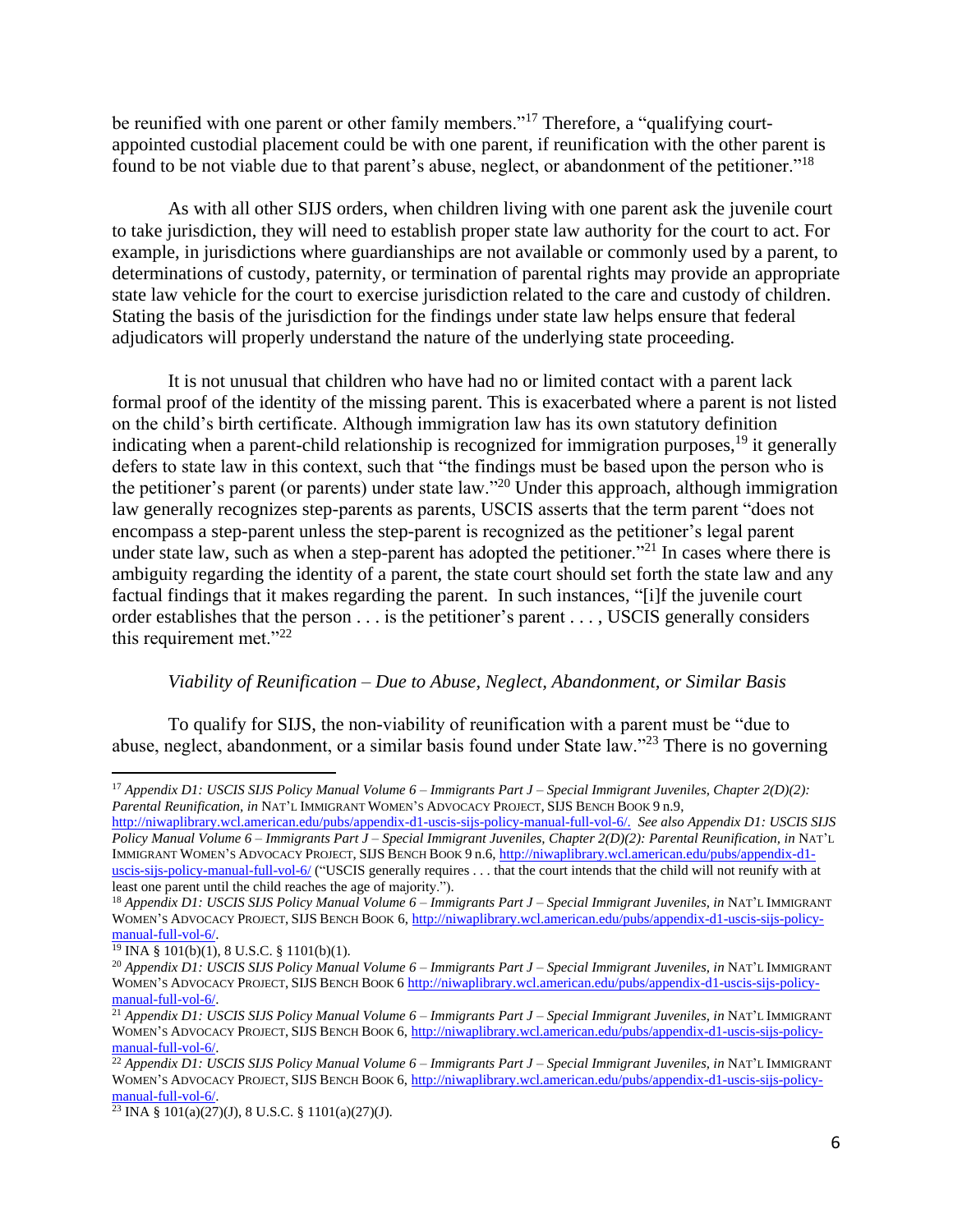federal definition of these terms, and USCIS states the "order (or orders) should use language establishing that the specific findings (conclusions of law) were made under state law."<sup>24</sup> When the state law basis of the findings are clear, "USCIS generally defers to the court on matters of state law and does not go behind the juvenile court order to reweigh evidence and make independent determinations about abuse, neglect, or abandonment."<sup>25</sup>

### **Abuse, Neglect, or Abandonment**

Utilizing its own state definitions, the state court should identify the factual reasons that reunification is not viable and link its findings to the elements and factors found in these definitions. While each state has its own definitions of abuse, neglect, and abandonment, the underlying elements are remarkably consistent across jurisdictions. As appendices to this manual, we have included charts tracking state-by-state and highlighting the common themes in state law definitions of abuse, abandonment and neglect. These charts provide a helpful guide to judges in identifying the relevant inquiries.<sup>26</sup>

Keep in mind that the court applies state law to acts of abuse, neglect, or abandonment when they took place in the state and when they took place abroad. For example, if a child was abused in Guatemala the court applies the state law definition of abuse and determines whether the treatment of the child in Guatemala would constitute abuse under state law. The court must, however, describe how the actions of the abusive parent fit the state law definition of abuse. Also, the statute requires a factual finding of abuse, neglect, or abandonment, but does not require that formal charges of abuse, neglect or abandonment be levied against a parent.<sup>27</sup> As with all the SIJS findings, these are simply articulations of the factual determinations that support the underlying care and custody decisions.

#### **Similar Basis Under State Law**

 $\overline{a}$ 

The term ''similar basis under the state law'' was added to the statute to give judges more leeway in states that use terminology or recognize additional state law child protection, child welfare, or child best interests bases that prevent a child's reunification with a parent. This

<sup>24</sup> *Appendix D1: USCIS SIJS Policy Manual Volume 6 – Immigrants Part J – Special Immigrant Juveniles, in* NAT'L IMMIGRANT WOMEN'S ADVOCACY PROJECT, SIJS BENCH BOOK 12, [http://niwaplibrary.wcl.american.edu/pubs/appendix-d1-uscis-sijs-policy](http://niwaplibrary.wcl.american.edu/pubs/appendix-d1-uscis-sijs-policy-manual-full-vol-6/)[manual-full-vol-6/.](http://niwaplibrary.wcl.american.edu/pubs/appendix-d1-uscis-sijs-policy-manual-full-vol-6/)

<sup>25</sup> *Appendix D1: USCIS SIJS Policy Manual Volume 6 – Immigrants Part J – Special Immigrant Juveniles, in* NAT'L IMMIGRANT WOMEN'S ADVOCACY PROJECT, SIJS BENCH BOOK 4[, http://niwaplibrary.wcl.american.edu/pubs/appendix-d1-uscis-sijs-policy](http://niwaplibrary.wcl.american.edu/pubs/appendix-d1-uscis-sijs-policy-manual-full-vol-6/)[manual-full-vol-6/.](http://niwaplibrary.wcl.american.edu/pubs/appendix-d1-uscis-sijs-policy-manual-full-vol-6/)

<sup>&</sup>lt;sup>26</sup> The SIJS Bench Book, Appendices K-M include charts with the state law definitions of abuse, abandonment, and neglect and track common themes in these state law definitions and list the multiple state statutes defining these terms. *See Appendix K: State Law Definitions of Child Abuse*, *in* NAT'L IMMIGRANT WOMEN'S ADVOCACY PROJECT, SIJS BENCH BOOK 1-33 (2017), [http://niwaplibrary.wcl.american.edu/pubs/appendix-k-state-law-definitions-of-child-abuse-chart/;](http://niwaplibrary.wcl.american.edu/pubs/appendix-k-state-law-definitions-of-child-abuse-chart/) *Appendix L: State Law Definitions of Abandonment*, *in* NAT'L IMMIGRANT WOMEN'S ADVOCACY PROJECT, SIJS BENCH BOOK (2017),

[http://niwaplibrary.wcl.american.edu/pubs/appendix-l-abandonment-of-children-statutes-definitions/;](http://niwaplibrary.wcl.american.edu/pubs/appendix-l-abandonment-of-children-statutes-definitions/) *Appendix M: State Law Definitions of Child Neglect*, *in* NAT'L IMMIGRANT WOMEN'S ADVOCACY PROJECT, SIJS BENCH BOOK (2017), [http://niwaplibrary.wcl.american.edu/pubs/appendix-m-state-law-definitions-of-child-neglect-chart/.](http://niwaplibrary.wcl.american.edu/pubs/appendix-m-state-law-definitions-of-child-neglect-chart/)

 $^{27}$  *In re* D.A.M., No. A12-0427, 2012 WL 6097225, at  $*7$  (Minn.Ct. App. Dec. 10, 2012) ("[T]he SIJS statute does not require child-protection proceedings as a prerequisite for determining whether reunification is viable."); *see also* Angie Junck, *Special Immigrant Juvenile Status: Relief for Neglected, Abused, and Abandoned Undocumented Children*, 63 JUV. & FAM. CT. 48, 57 (2012) ("Importantly, the abuse, neglect, abandonment, or similar condition language does not require that formal charges of abuse, neglect, or abandonment be levied against parents.").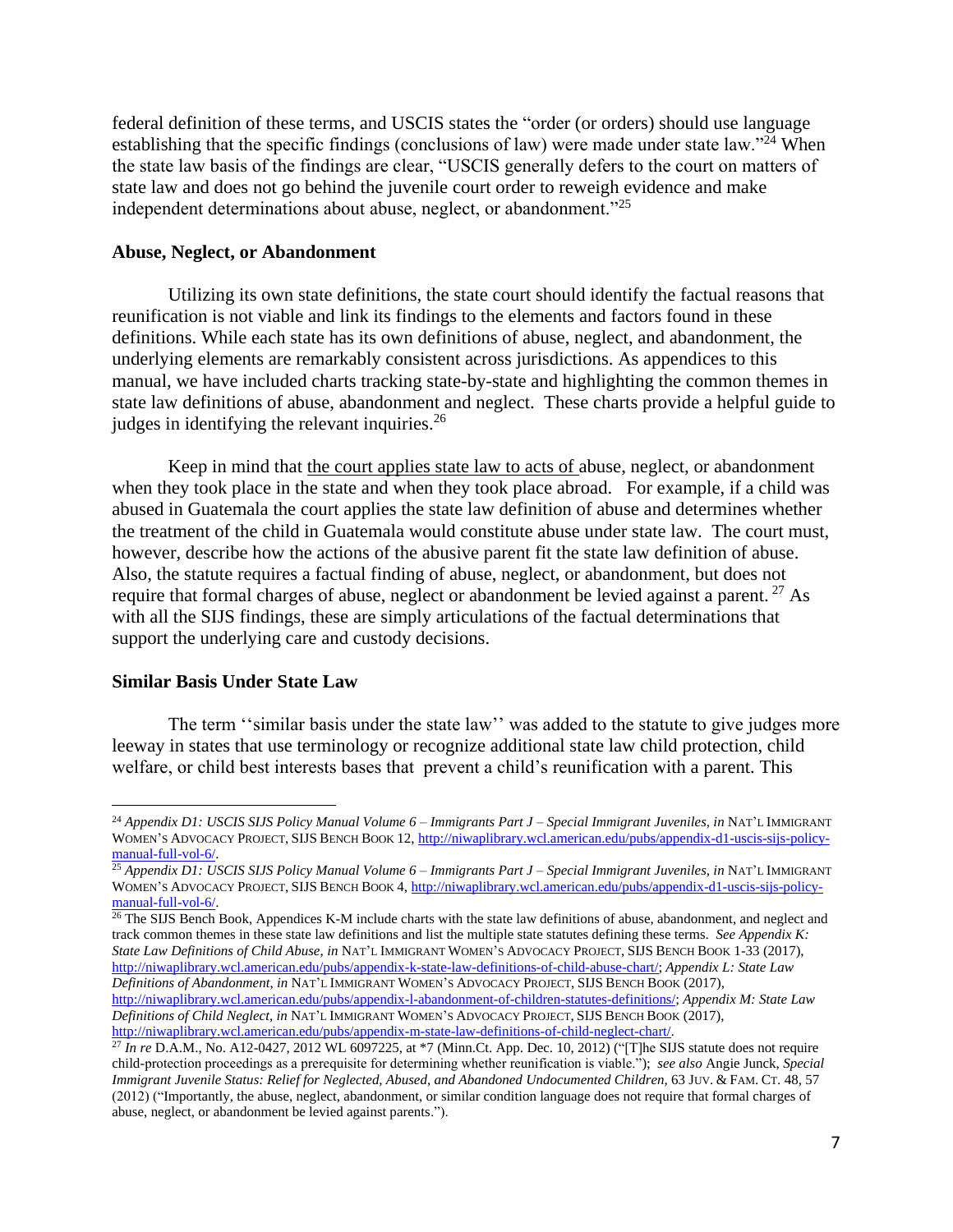addition accommodates the range of statutory language employed in various jurisdictions to determine when a state court can make decisions about custody of children, beyond the narrower categories of abuse, neglect or abandonment.<sup>28</sup> For example, a court may exercise jurisdiction to make a decision related to care and custody of "a destitute child" in New York,<sup>29</sup> a child who is "without proper custody or guardianship" in Michigan,  $30$  or a child whose parent is deceased.<sup>31</sup> Where there is a legitimate underlying child welfare reason for the state court to exercise jurisdiction over a decision regarding the care and custody of a child, it need not be explicitly abuse, neglect, or abandonment.

However, the basis must be similar to abuse, neglect, or abandonment, and the court must spell out the connection. This means that in many cases even if the title of the harm caused to the child is different, it is more straightforward to simply identify the specific facts as meeting the state's definition of abuse, neglect, or abandonment. A child without proper care or custody is certainly in a situation similar to that of an abandoned or neglected child. Depending on the precise wording of the relevant jurisdiction's statute, it is likely that the child meets the definition of an abandoned or neglected child.<sup>32</sup>

This effort to reconcile the facts of the child's case to the state's statutes can be critical. For example, the death of a parent alone may not fit neatly in the definition of abandonment under state law. But a parental death with no arrangement for future custody or which leaves the child without any provision for support may fit within neglect or other statutes under state law.<sup>33</sup> Identifying and articulating the connection between the legitimate need of the child and the state statute under which the court can take jurisdiction to ensure that the child receives care is critical. The court's reasoning and authority to issue the court order which includes SIJS findings makes it possible to assert the child's qualifications for SIJS before federal authorities.

#### **Best Interest of the Child**

 $\overline{a}$ 

Any time a state court makes a decision about the care and custody of a child, it takes the best interests of the child into account. It is this experience and expertise that Congress sought to tap when it required that SIJS petitioners provide a state court determination that it "would not be

<sup>28</sup> *See* William Wilberforce Trafficking Victims Protection Reauthorization Act (TVPRA) of 2008, § 235(d), Pub. L. No. 110- 457, 122 Stat. 5044 (Dec. 23, 2008).

<sup>29</sup> *See* N.Y. SOC. SERVS. LAW § 371(3) (LexisNexis 2018).

<sup>30</sup> *See* MICH. COMP. LAWS § 712A.2(4)(b)(1) (2015).

<sup>31</sup> *In re* Luis R*.*, 990 N.Y.S.2d 851, 852 (N.Y. App. Div. 2014) (finding "reunification . . . with one or both of his parents is not viable due to the death of his father").

 $32$  The SIJS Bench Book appendices include a review of state laws regarding domestic violence, child endangerment, and forced marriage and compares these to state law definitions demonstrating how in each state these crimes against children also fit within the state law's definitions of abuse, abandonment, or neglect. The charts will help courts craft orders and findings of fact demonstrating that children protected by state domestic violence, child endangerment, and forced marriage statutes are also by definition covered by state laws protecting children against child abuse, abandonment, and/or neglect. *See Appendix N: Domestic Violence Includes Child Abuse and Child Neglect*, *in* NAT'L IMMIGRANT WOMEN'S ADVOCACY PROJECT, SIJS BENCH BOOK (2017)[, http://niwaplibrary.wcl.american.edu/pubs/appendix-n-domestic-violence-abuse-and-neglect/;](http://niwaplibrary.wcl.american.edu/pubs/appendix-n-domestic-violence-abuse-and-neglect/) *Appendix O: States that Define Endangerment Higher than Neglect*, *in* NAT'L IMMIGRANT WOMEN'S ADVOCACY PROJECT, SIJS BENCH BOOK (2017), [http://niwaplibrary.wcl.american.edu/pubs/appendix-o-endangerment-chart/;](http://niwaplibrary.wcl.american.edu/pubs/appendix-o-endangerment-chart/) *Appendix P: Forced Marriage as Child Abuse: State*  Laws, in NAT'L IMMIGRANT WOMEN'S ADVOCACY PROJECT, SIJS BENCH BOOK 1-11 (2017), <http://niwaplibrary.wcl.american.edu/pubs/appendix-p-forced-marriage-chart/>*.*

<sup>33</sup> *See, e.g.*, CAL. WELF. & INST. CODE § 300(g) (West 2016).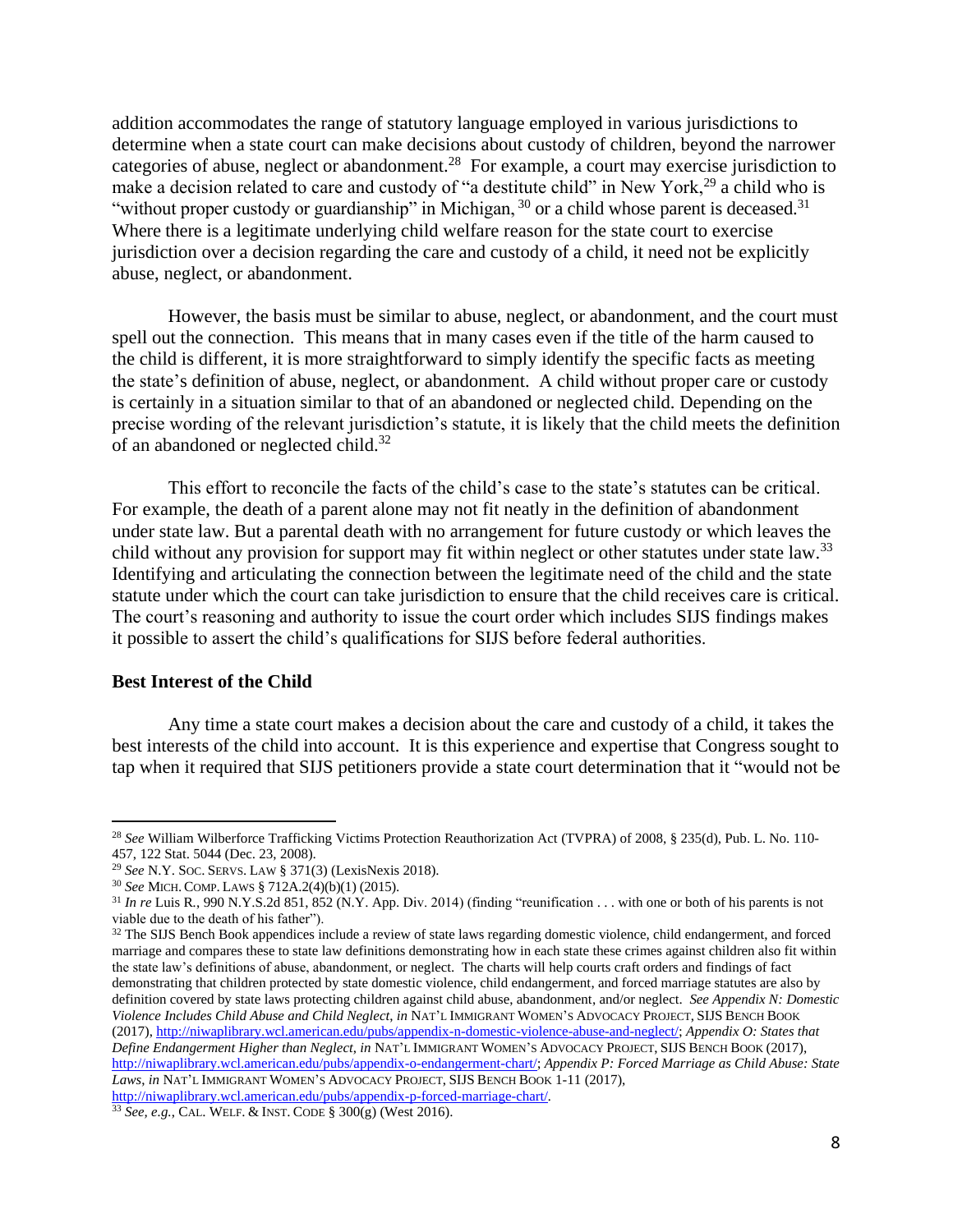in the [child's] best interest to be returned to the [child's] or parent's previous country of nationality or last habitual residence."<sup>34</sup>

As with the other portions of the SIJS statute, there is no federal definition of "best interests of the child," and state law controls. In making its findings, the court must look to the best interest definitions and factors that it utilizes under its state law. While each state has its own definition, discussions, elements or factors to consider in making a best interests determination, the underlying elements follow consistent themes and often identical language across jurisdictions. Included as an appendix to this manual are maps that track the similarities among each best interests of the child laws of each U.S. state and jurisdiction.<sup>35</sup>

The appendix to this manual contains information about the statutory language or case law governing best interests of the child determinations in each state. When state laws have more than one definition of best interests of the child, usually in the child welfare and child custody statutes, both are included. Appendix Q - *Best Interests of the Child Maps– Summary Matrix* opens with a summary matrix that provides a quick reference chart tracking common elements in state best interests of the child definitions. Next is a map identifying states with best interest of the child laws included in state statutes followed by the full text of each states' best interest of the child statute. Finally, Appendices Q1 to Q12 provide infographic maps for the 12 most common themes in state best interest of the child governing laws<sup>36</sup> statutes and case law and provide a map for each factor followed by the text of each state's laws discussing that factor. These infographic maps provide a quick reference that identifies when states have identical or similar best interests of the child factors, highlights the factors that are most commonly present in state law, and will facilitate access by judges, court staff and attorneys to case law decided applying similar or identical statutory best interests factors in other states. These maps and charts provide a helpful guide to judges in identifying the relevant factors to apply in SIJS, custody and child welfare cases.

Some factors which are commonly present include emotional ties and relationship between the child and parents, siblings, family and household members, or other care givers;  $37$ capacity of the parents to provide a safe home and adequate food, clothing, and medical care;<sup>38</sup> mental and physical health needs of the child;<sup>39</sup>mental and physical health of the parents;<sup>40</sup> and the presence of domestic violence in the home.<sup>41</sup> It should be noted that, some states require that the socio-economic status of the birth parent or caregiver not be considered when determining the best interest of the child.<sup>42</sup> For an in-depth discussion of best practices for how a court

 $\overline{a}$ 

<sup>34</sup> INA § 101(a)(27)(J), 8 U.S.C. § 1101(a)(27)(J).

<sup>35</sup> *See Appendix Q: Best Interests of the Child Maps—Summary Matrix*, *in* NAT'L IMMIGRANT WOMEN'S ADVOCACY PROJECT, SIJS BENCH BOOK 1-4 (2017)[, http://niwaplibrary.wcl.american.edu/pubs/appendix-q-best-interests-of-the-child-matrix/.](http://niwaplibrary.wcl.american.edu/pubs/appendix-q-best-interests-of-the-child-matrix/)

<sup>&</sup>lt;sup>36</sup> The vast majority of states have at least one best interests of the child statute. In a few states, the best interests of the child standard have been set by case law, and there is no statutory authority. For these states, the charts include the text from the controlling case law. Case law is only referenced in these charts for this limited purpose. The maps provide a guide that will help courts and attorneys find case law from jurisdictions that is based upon identical or substantially similar statutes. <sup>37</sup> Connecticut, Delaware, Florida, Hawaii, Illinois, Kansas, Maryland, Massachusetts, Michigan, North Dakota, Ohio, Oregon,

Tennessee, Vermont, and Virginia.

<sup>38</sup> Florida, Georgia, Hawaii, Illinois, Maryland, Michigan, North Dakota, Texas, Vermont, and Wisconsin.

<sup>39</sup> Connecticut, Delaware, Florida, Georgia, Kansas, Maine, Michigan, Nevada, and Virginia.

<sup>40</sup> Delaware, Georgia, Kentucky, Michigan, North Dakota, South Dakota, Tennessee, Texas, and Virginia.

<sup>41</sup> Delaware, Georgia, Kentucky, Michigan, North Dakota, Oregon, Tennessee, Texas, and Virginia.

<sup>42</sup> California.